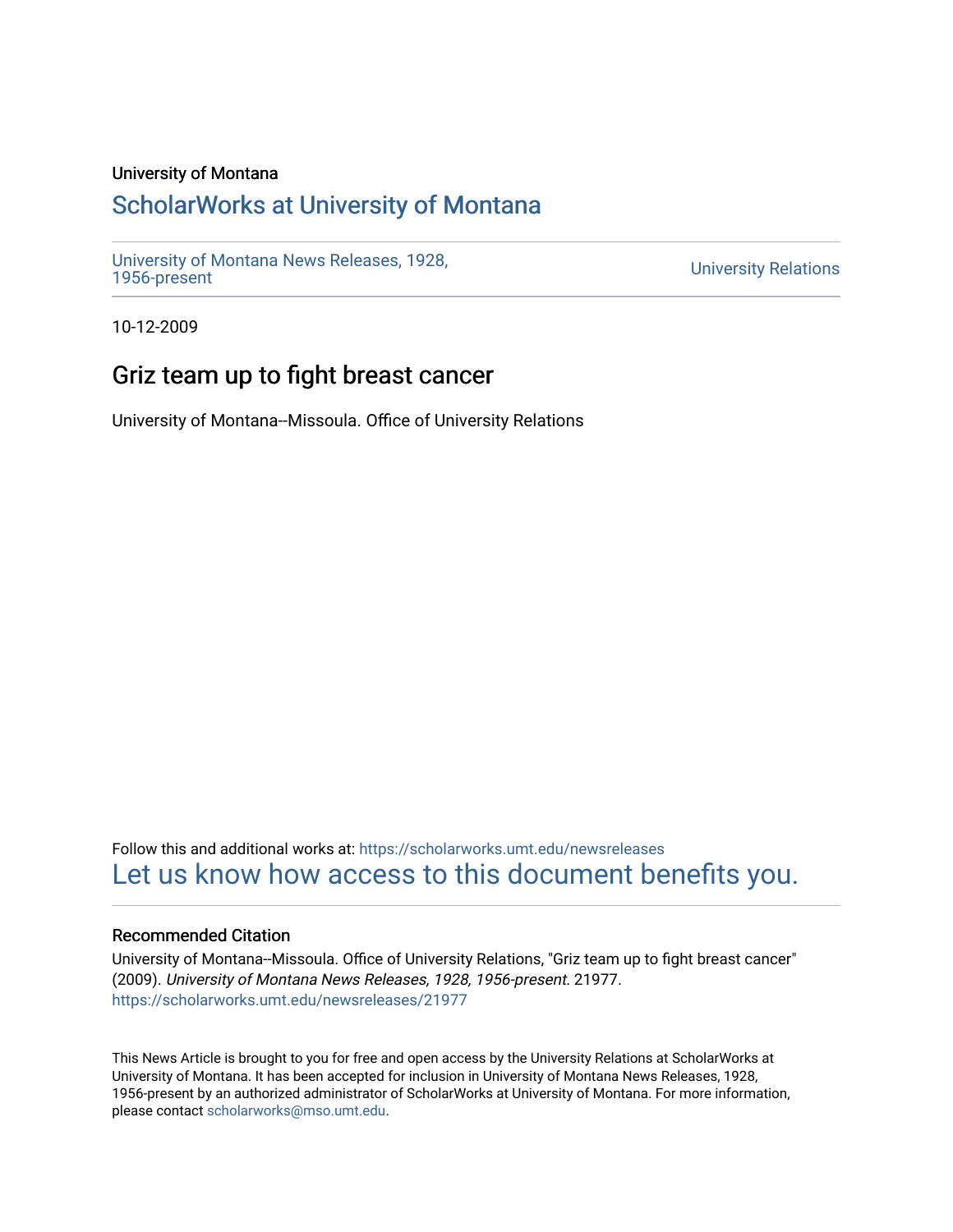

UNIVERSITY RELATIONS · MISSOULA, MT 59812 · 406.243.2522 · FAX: 406.243.4520

# NEWS RELEASE

Oct. 12, 2009

**Contact:** Christie Anderson, assistant athletic director, UM Intercollegiate Athletics. 406-243- 4336, christie.anderson@mso.umt.edu; Lara Shadwick, Team Up Montana director of marketing and public relations, 406-329-2905.

#### **GRIZ TEAM UP TO FIGHT BREAST CANCER**

#### **MISSOULA —**

Griz fans are invited to join Team Up Montana Breast Cancer Awareness Day events before and during The University of Montana vs. Eastern Washington football game Oct. 17 in Washington-Grizzly Stadium.

All game-goers are encouraged to wear some form of pink in support of breast cancer awareness and to take part in Team Up Montana tailgate activities before the game. Raffle tickets will be sold for the chance to win one of four autographed Grizzly footballs.

At kickoff, breast cancer survivors will release pink balloons that people have purchased in honor of someone who has or has had breast cancer. The balloons cost \$5 at http://www.teamupmontana.com.

All proceeds for the day's events go to the St. Patrick Hospital Foundation Cancer Compassion Fund, which helps Montanans who can't afford mammograms or cancer treatment.

The final showdown of the Powder Puff Football games will take place during halftime. The flag football battle began at the Oct. 10 Griz Homecoming game. Competitors include